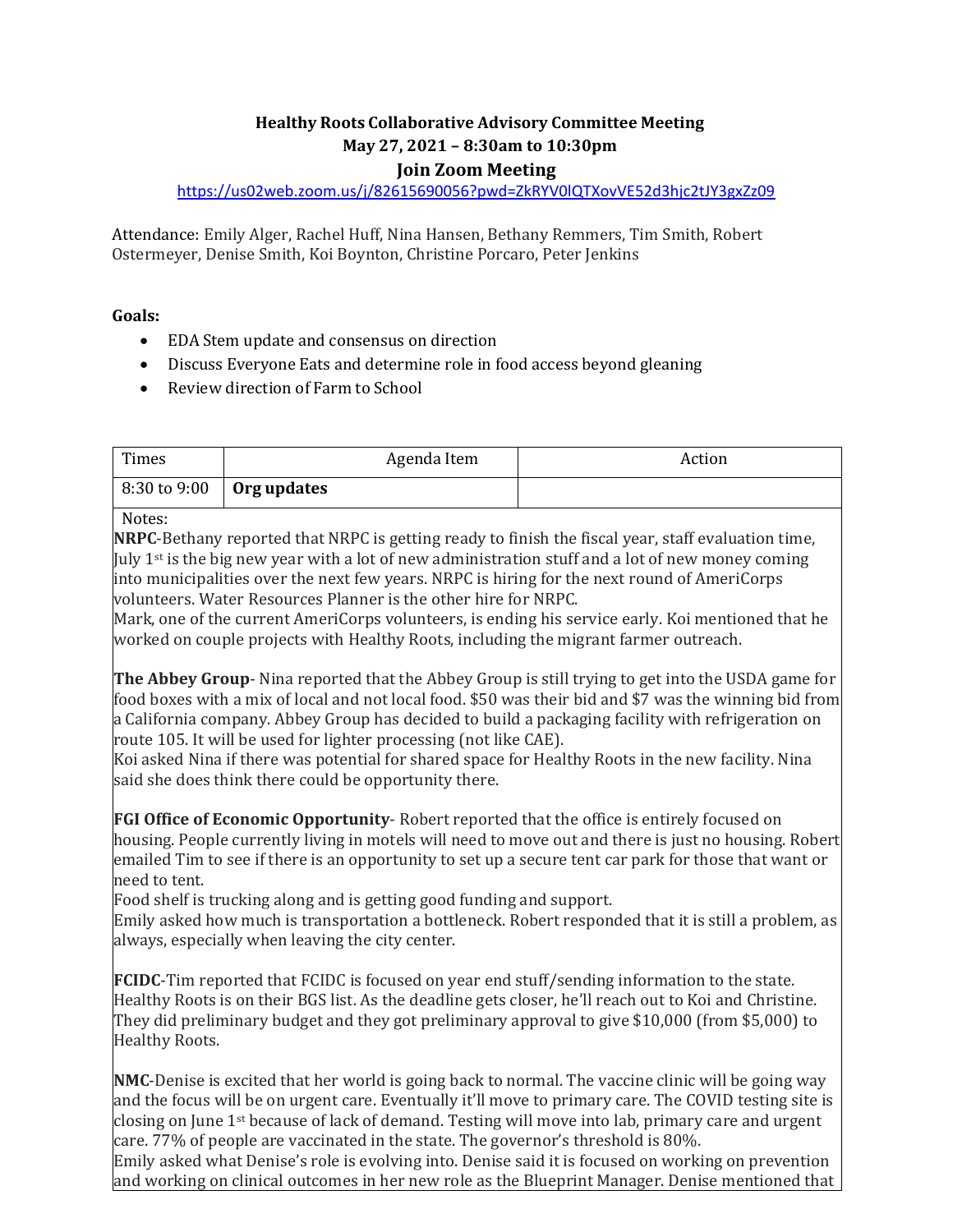Sarah DeSilvey is working on a national project looking at how social determinants affect people's health and making sure that language is being translated across organizations. Robert mentions that Champlain Housing Trust is thinking about buying the Cadillac Motel and that might offer a lot of different options for the hospital to have a presence. Denise mentioned that Gifford Medical Center test for food security during their visits and patients are given a bag of resources and shelfstable foods. This gives the doctors a concrete action to address someone who has been identified as food insecure.

| $\vert 9:00$ to $9:30$ $\vert$ EDA STEM Update | Koi to follow up with Robert about CVOEO |
|------------------------------------------------|------------------------------------------|
|                                                | <b>IDA</b> program                       |

Notes:

Koi described the origins of our application to EDA for what NRPC/HRC called at the time an Apprenticeship Program. The idea was to work with high schools to give credit and also have dual enrollment. It was soon realized that the apprenticeship was not the appropriate model. Koi described various schools Healthy Roots has been in touch with (FNESU, Cold Hollow, BFA). Healthy Roots wanted to chase after proficiencies as an incentive for students to participate in an internship program. Koi reached out to Richard, who is the work-based coordinator at MVU, who had just started to work on proficiencies for his program. Koi brought Richard to meet with Guy Choiniere at Choiniere Family Farm. They are starting to design a program for a student to be at the farm during the school year. They have been able to identify the proficiencies that the students will get working on the farm. The goal is now for Richard to write up the program and for HRC to identify teacher host that will verify proficiencies. Our goal is to place a student at Choiniere Family Farm next year. Koi explained that HRC is still working out a timeline and also figuring out the ongoing role that Healthy Roots would play in the program. HRC has not made the post-secondary connection. UVM Ext might be a better fit than CCV. Koi then explained that with UVM Ext they have an IDA program, where they invest in a students' business planning for a year. A student enrolls in the program, they are guided through business development. Robert then mentioned that CVOEC also has an IDA program that HRC should connect with. Through CCV they could have dual enrollment and receive 2 credits. Koi then asks then asks the group if it is too much to offer those two options. Rachel remembers from the initial apprenticeship meeting that CCV was excited about being in the food systems work. Koi points out that they were excited that they were launching an entrepreneurship certificate. Koi then asks how to move forward with replication? Should HRC have a regional gathering in the fall about the program with interested students, businesses, and organizations. (The meeting

originally planned was food security focused and it would use farm-to-school funding from a USDA grant). Both Denise and Rachel were curious about outcomes for the meetings matching and the goals and timeline for the project. Koi mentioned that both topics would be engaging students in the food system, so the outcomes match. The original timeline was 6 students in the coming year, but it will only be 1 student in the coming school year. EDA is aware of the impacts of COVID and HRC will hopefully be able to receive an extension as well. Koi also mentioned that HRC does not currently have enough staff time in order to run this program unless we hire someone on, or change structure.

There was consensus among the advisory committee to giving both post-secondary options to students (UVM Ext. and CCV) and to move forward with work with MVU and the Choiniere Family Farm.

| $9:30$ to | <b>Everyone Eats &amp; Food Access</b> | Peter to reach out to Brother Bob at Martha's |
|-----------|----------------------------------------|-----------------------------------------------|
| 10:00     |                                        | Kitchen about Volunteers. Peter to share      |
|           |                                        | volunteer write-up with Denise and Emily.     |
|           |                                        | Christine to follow-up with Catherine/NRPC    |
|           |                                        | about fiscal management of the Everyone Eats  |
|           |                                        | program.                                      |

#### Notes:

Emily presented information on the food access programs Healthy Roots is currently and will be participating in including, Everyone Eats, Land Link Project and CSA boxes for migrant families. The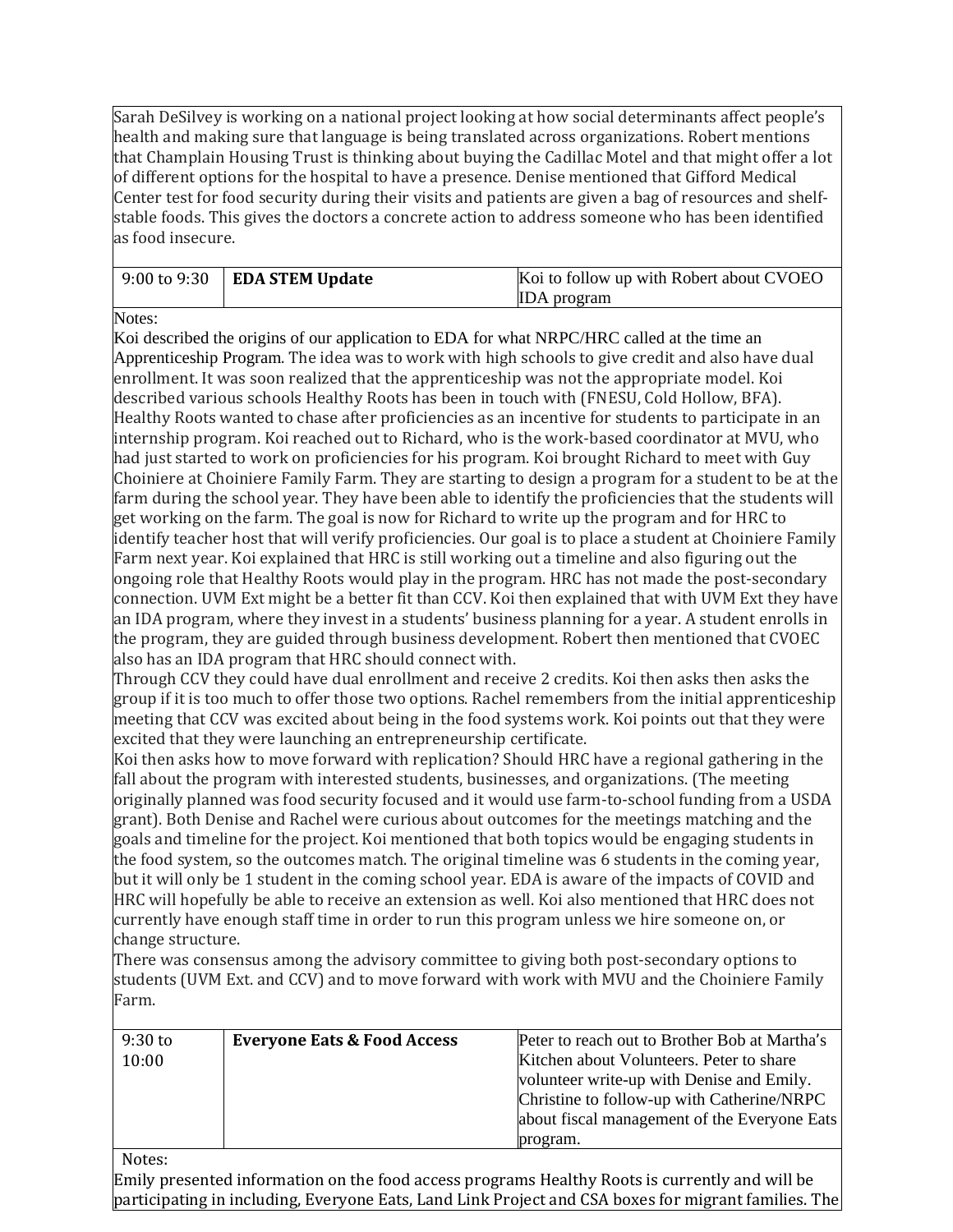overview went through the pros and cons of each program, the current challenges and the immediate needs that need to be addressed. Emily asked if we want to participate in the potential extension of the Everyone Eats program through the summer and if so, how HRC can make that happen, if we want to distribute Farms to Families Food Boxes if they include local produce and how we can partner with other organization to support Peter with volunteer recruitment and physical help at pinch points. Emily asked if Peter had any else to add. Peter mentioned that he is not totally confident in the statement regarding volunteer interest (delivery vs field gleaning). He has had very dedicated drivers (especially in the Islands). When he reached out initially to people, it seemed like a lot of people were interested in field gleaning. But, right now in the moment, he is good on volunteer delivery drivers but also noted that that could change in the future. Peter then asked Nina about the new iteration of the Farmers to Families Food Boxes (Full Plated Vermont). Nina confirms that that is what she mentioned at the beginning of the meeting and that the Abbey Group would not be participating. Robert asked if volunteers were using the big van. Peter confirmed that they are not. They are using their personal vehicles. Denise said that she could send an email to the Medical Reserve Corp volunteers that they were using at the clinic. She has some really high quality volunteers. Emily says that SHLT could do the same. Koi also mentions that Brother Bob has said that they have more volunteer asks than capacity for Martha's Kitchen, so Peter could reach out to them as well. Emily wonders about pinch points and wonders if there is a better way for the gleaning program to better anticipate them. Peter responds that without Farmers to Families, it seems like that'll be less of an issue. In regards to the Everyone Eats program, Bethany wonders if NRPC/HRC could take over that fiscal management. She mentions that it seems like we are already doing 95% of the work.

| $10:00$ to | <b>Farm to School</b> | Koi, Rachel and Emily will meet to discuss |
|------------|-----------------------|--------------------------------------------|
| 10:30      |                       | more                                       |

#### Notes:

Emily explained that are winding down with our two big regional grants. USDA/Ag of Ag under HRC purview. They were supposed to wrap up next month but has been extended to December. At that point, HRC has no outstanding grants specifically for Farm to School. It is noted that now seems like a good time to see where HRC is in relation to Farm to School and what is next. SHLT has been the fiscal agent for the past couple of years, and it seems like a good time for SHLT to step back, finish up the current grants and then take a break. Emily asks that if Rachel is going more direct work/connections with schools then what does Farm to School look like for Healthy Roots. Emily also asks if Rachel could transition from Healthy Roots contractor to Healthy Roots partner. Koi mentions that the HRC tagline has always been food access, education and farm and food business development. Koi asks if we would still have that as a part of the tagline/reporting. Koi also mentions that HRC is limited in terms of funding and there is currently no funding for HRC staff to actually participate in Farm to School. Bethany asks that if a school is participating in farm to school field trip at the West Farm and Peter in gleaning, is that considered supporting farm to school work. Koi reply that it does but that we would lose the education piece w/o Rachel, unless she has a contract with that specific school. Rachel adds that HRC does lose a little bit in not owning that Farm to School component. Which is the other side of that equity and food access coin. Rachel then asks if education is an important part of HRC's bottom line. Emily replies that HRC moving away from housing Farm to School, does not take away the possibility of it being brought back in the future. Nina adds that this she feels this is a greater discussion. HRC and Farm to School has been a long-standing relationship and the Abbey Group has seen a real impact on the schools that Rachel has been working with. Koi and Emily both agree with Nina and that it should be a larger discussion. Nina adds that if we are trying to get farm fresh meals into schools, it would be a shame to lose any momentum.

## **Next meeting, Thursday 06/24 @ 8:30am for HRC Advisory (Table Farm to School discussion until July)**